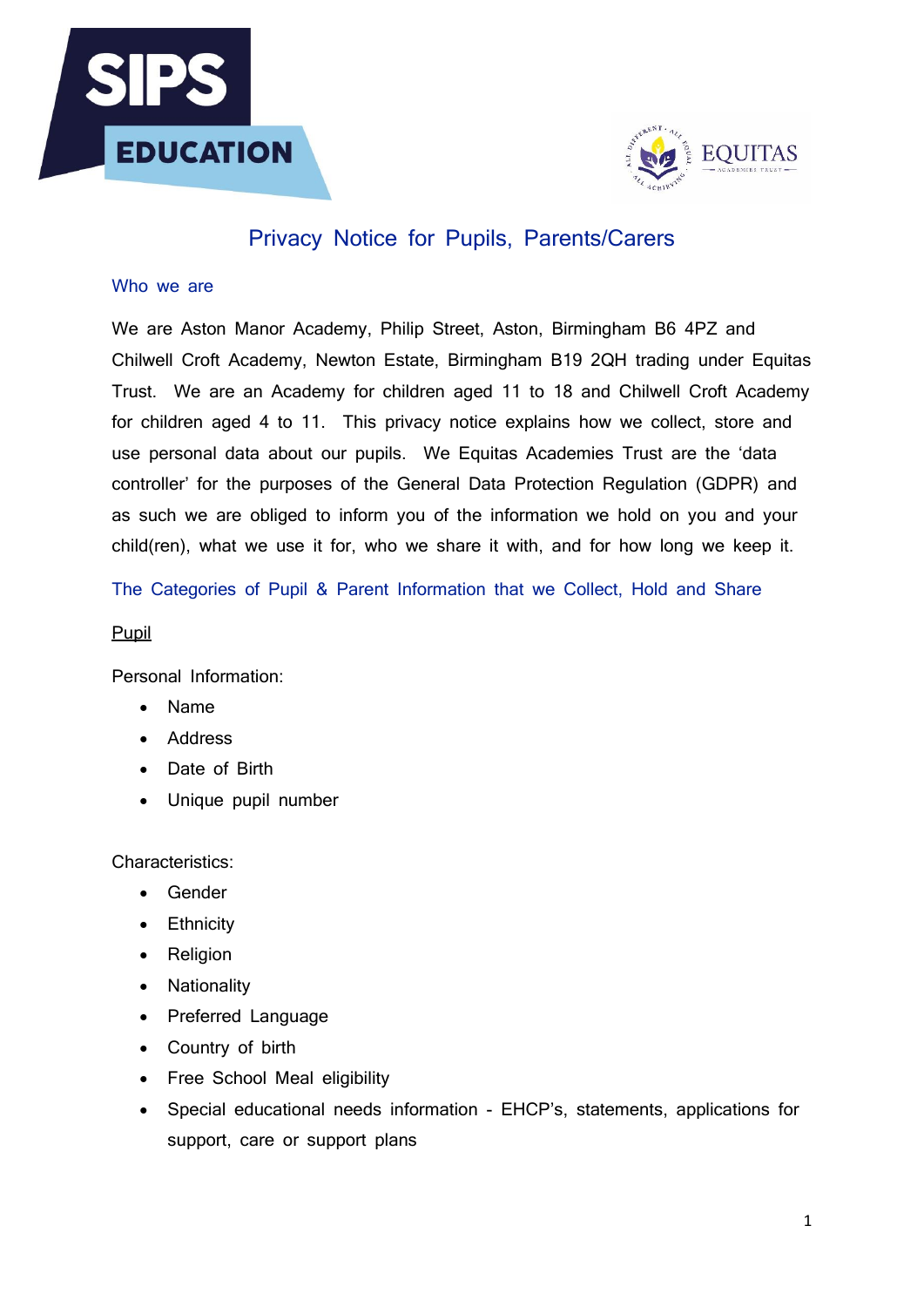- Medical Conditions and relevant medical information NHS information, health checks, physical and mental health care, immunisation program and allergies)
- Attendance information. Session attended, number of absences and absence reasons and exclusion information
- Assessment information data scores, tracking, and internal and external testing
- Behavioural information details of support, including care packages, plans and support
- Safeguarding information
- Photographs for internal safeguarding & security purposes, school newsletters, media and promotional purposes
- CCTV images

We may also hold data about pupils that we have received from other organisations, including other schools, local authorities and the Department for Education

## Parent/Carer

- Name
- Address
- Telephone number
- Email address
- Date of Birth
- Identification documents
- Emergency contact preference telephone number
- National insurance number
- Income/benefit details

# Why We Collect and Use This Information

We use the pupil and parent data to:

- support pupil learning
- to monitor and report on pupil progress
- to provide appropriate pastoral and medical care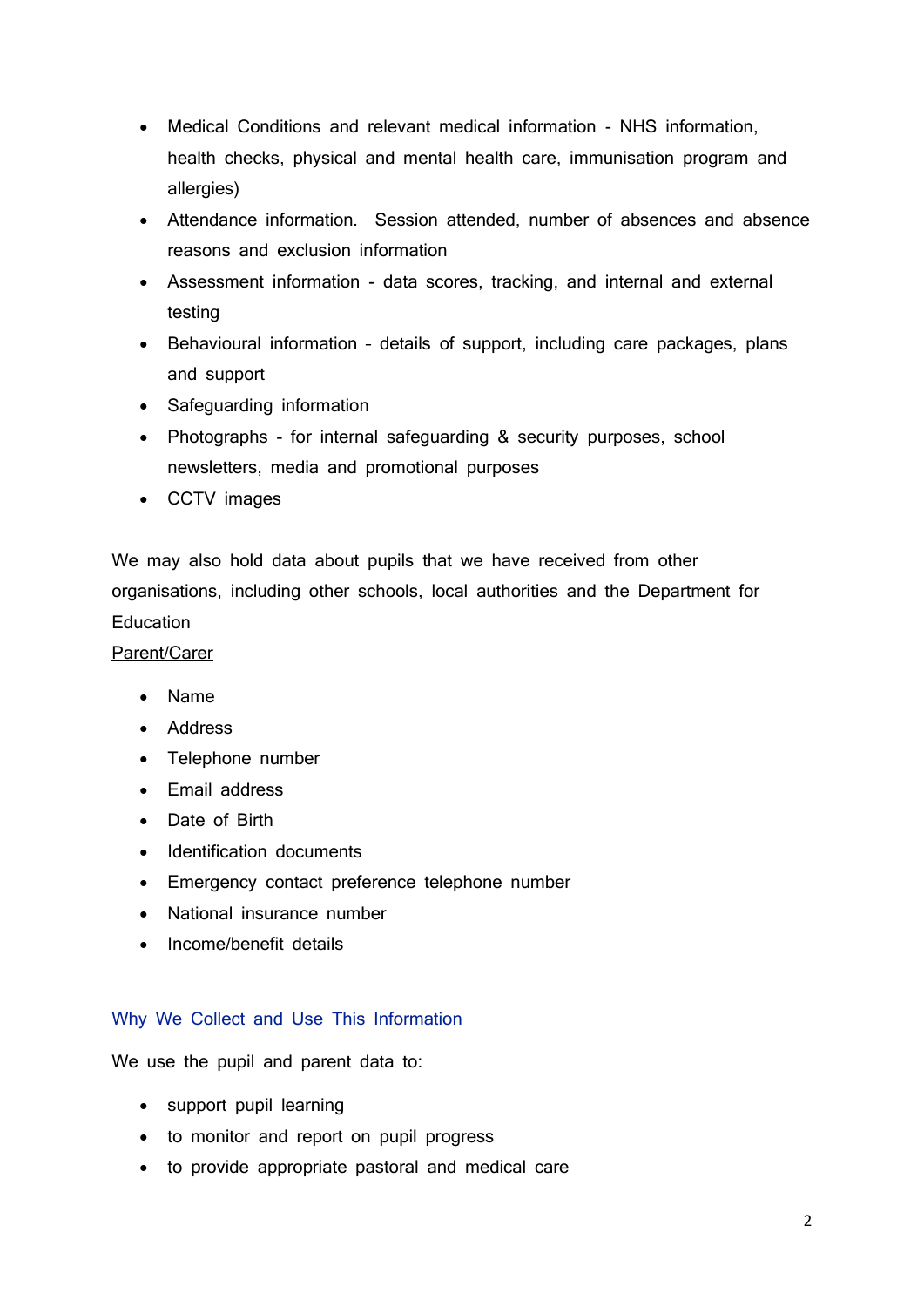- for safeguarding and pupil welfare purposes
- administer admissions waiting lists
- for research purposes
- to inform you about school events
- to assess the quality of our services
- to comply with the law regarding data sharing
- administrate first aid
- display and marketing purposes

#### 3. The lawful basis on which we use this information

Our lawful basis for collecting and processing pupil information is defined in GDPR under Article 6. The following elements of the article apply:

- a) Data subject gives consent for one or more specific purposes.
- b) Processing is necessary to comply with the legal obligations of the controller.
- c) Processing is necessary to protect the vital interests of the data subject (Pupil, parent/carers)
- d) Processing is necessary for tasks in the public interest or exercise of authority vested in the controller (the provision of education).

Our lawful basis for collecting and processing pupil information is further defined under Article 9, in that some of the information we process is deemed to be sensitive, or special category data. The following elements of the article apply:

- a) The data subject (Pupil, parent or carer) has given explicit consent.
- b) It is necessary to fulfil the obligations of controller (school) or of data subject. (pupil, parent/carer)
- c) It is necessary to protect the vital interests of the data subject. (pupil, parent/carer)
- d) Processing is carried out by a foundation or not-for-profit organisation (includes religious, political or philosophical organisations and trade unions)
- e) Reasons of public interest in the area of public health
- f) It is in the public interest

#### Collecting Pupil Information

A full breakdown of the information we collect on pupils can be found in the school's data mapping document.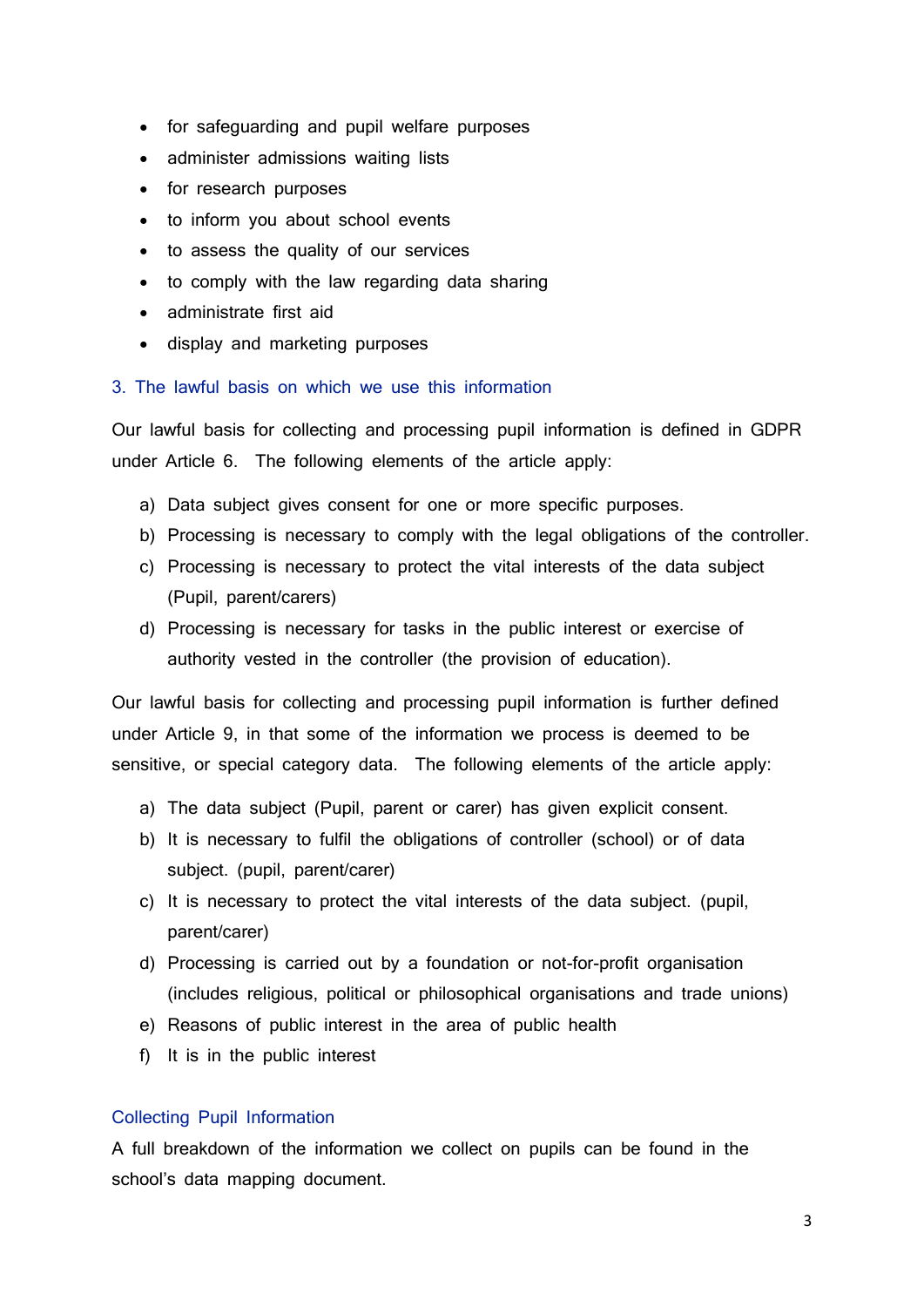On some occasions, we process personal information on the basis of consent, for example, when we wish to take and use pupil images. Consent can be withdrawn at any time. We will make this clear when we ask for consent, and explain how consent can be withdrawn.

#### How We Use The Information You Provide To Us

Some of the reasons listed above for collecting and using pupils' personal data overlap, and there may be several grounds, which justify our use of this data. Such reasons include:

The submission of the school census returns, including a set of named pupil records, is a statutory requirement on schools under Section 537A of the Education Act 1996. Putting the school census on a statutory basis means that schools do not need to obtain parental or pupil consent to the provision of information ensures schools are protected from any legal challenge that they are breaching a duty of confidence to pupils helps to ensure that returns are completed by schools

#### Storing pupil data

We hold pupil data whilst pupils attend our School. The file will follow the pupil when they leave the School. However, we have a legal obligation to keep information beyond their attendance at the school, which will be destroyed in line with our data retention schedule as outlined within out data mapping document. Please contact us if you would like further clarification on our retention timescales.

We have data protection policies and procedures in place, including strong organisational and technical measures, which are regularly reviewed. Further information can be found on our website.

## Who We Share Pupil Information With

We routinely share pupil information with appropriate external agencies to meet our legal obligation or where we have sought your permission. The agencies who we routinely share pupil information with include:

• Our local authority – to meet our legal obligations to share certain information with it, such as safeguarding concerns and exclusions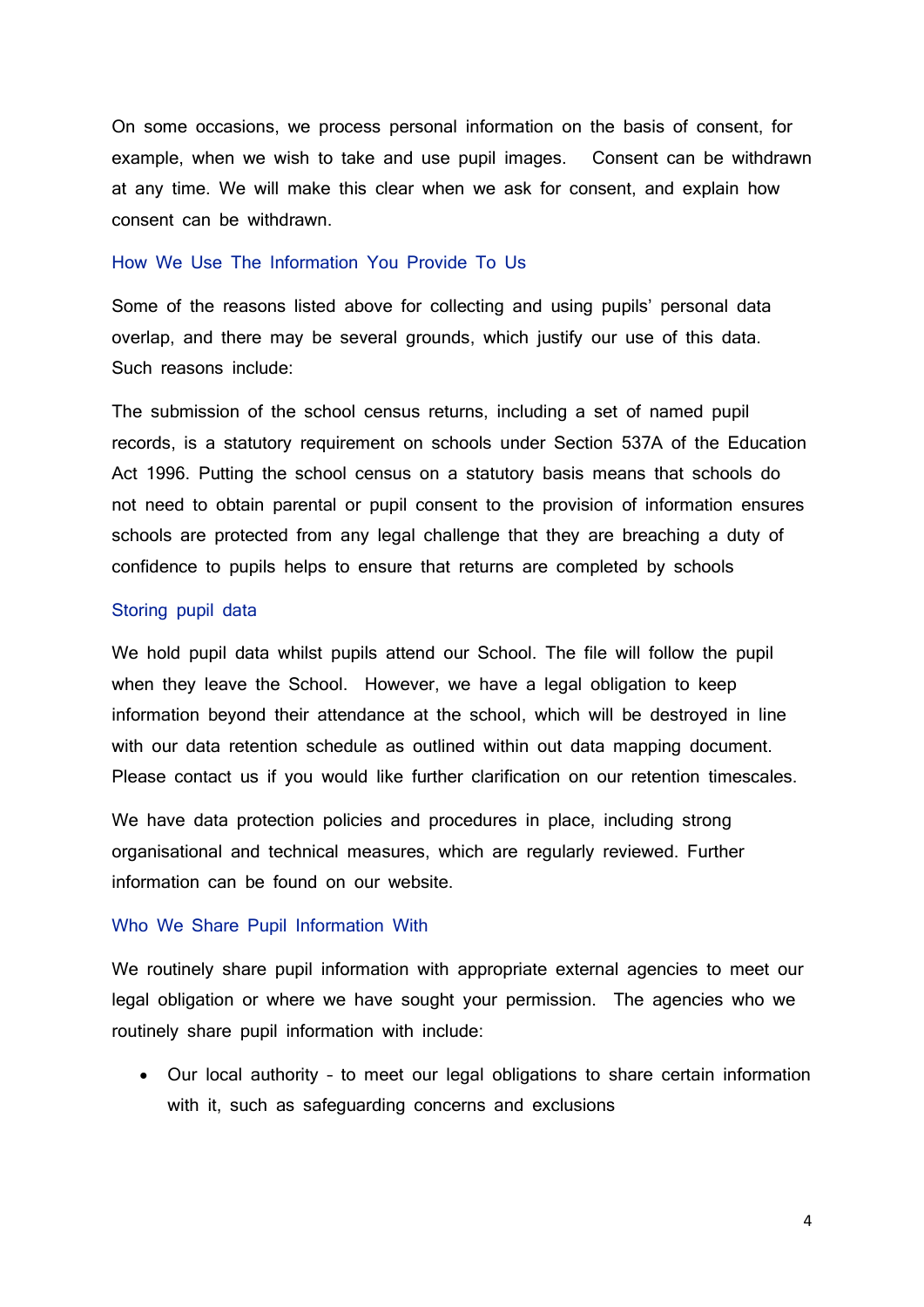- The Department for Education (DfE) (for further information relating to Covid-19 Testing, please refer to the Privacy Notice for Covid-19 Testing and the DfE Privacy Notice)
- Educators and examining bodies
- Ofsted
- Suppliers and service providers to enable them to provide a service as part of a contract – Music lesson providers; sports coaches; school meal providers; school photographers, etc.
- Financial organisations
- Central and local government
- Our auditors
- Survey and research organisations
- Health authorities
- Public Health England
- Security organisations
- Health and social welfare organisations
- Professional advisers and consultants
- Charities and voluntary organisations
- Police forces, courts, tribunals
- Professional bodies
- Schools that the pupil's attend after leaving us

#### (not a restricted list)

If we transfer personal data to a country or territory outside the European Economic Area, we will do so in accordance with data protection law.

Please contact our Data Protection Lead (see contact details at the end of this privacy notice) who can provide you with further details of who we share pupil information with as recorded in our data mapping document.

## Why We Share Pupil Information

We do not share information about our pupils with anyone without consent unless the law and our policies allow us to do so.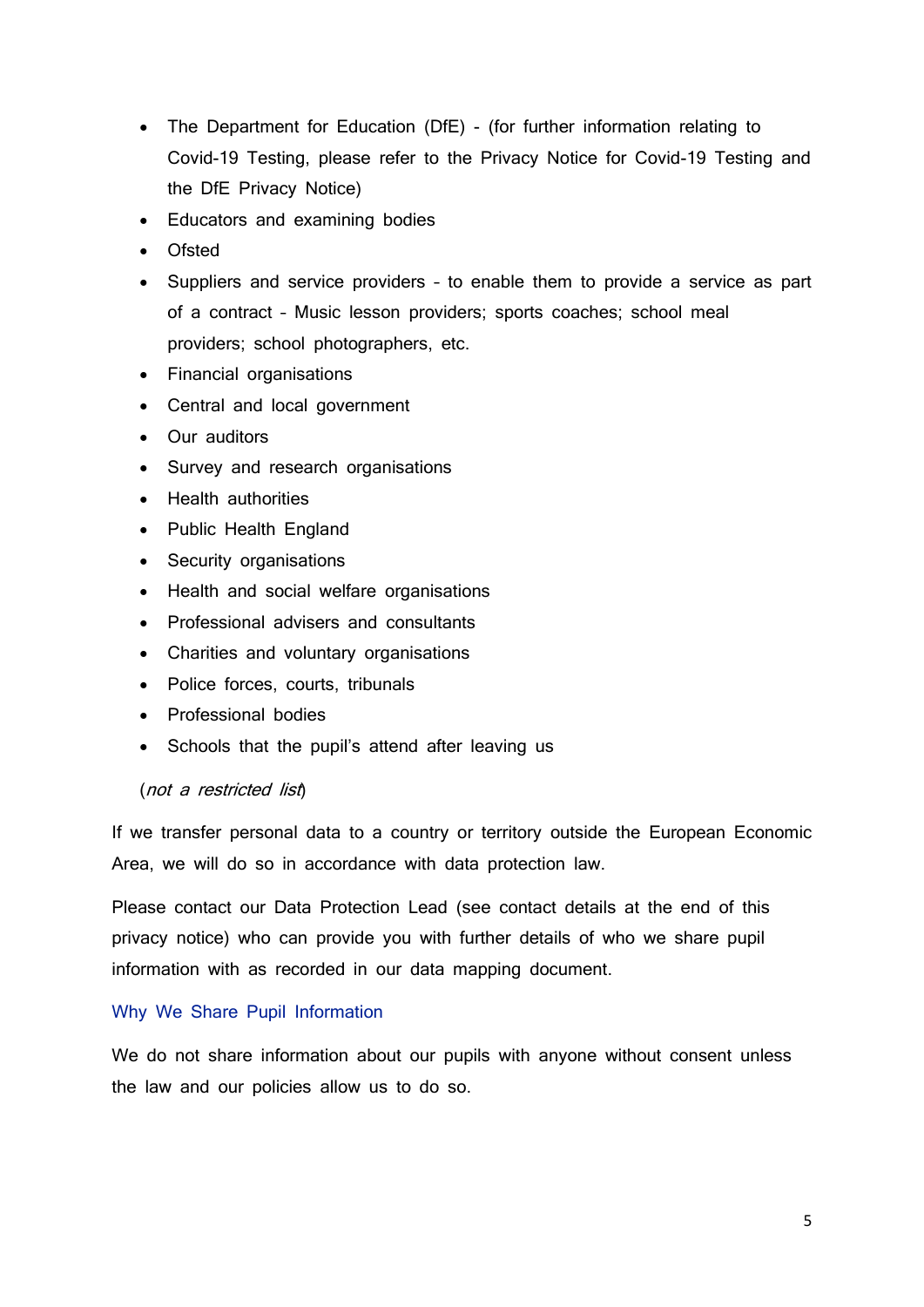#### Data Collection Requirements

To find out more about the data collection requirements placed on us by the Department for Education (for example; via the school census) go to https://www.gov.uk/education/data-collectionand-censuses-for-schools.

#### The National Pupil Database (NPD)

The NPD is owned and managed by the Department for Education and contains information about pupils in schools in England. It provides invaluable evidence on educational performance to inform independent research, as well as studies commissioned by the Department. It is held in electronic format for statistical purposes. This information is securely collected from a range of sources including schools, local authorities and awarding bodies.

We are required by law, to provide information about our pupils to the DfE as part of statutory data collections such as the school census and early years' census. Some of this information is then stored in the NPD. The law that allows this is the Education (Information about Individual Pupils) (England) Regulations 2013.

To find out more about the NPD, go to

[https://www.gov.uk/government/publications/national-pupildatabase-user-guide-and](https://www.gov.uk/government/publications/national-pupildatabase-user-guide-and-supporting-information)[supporting-information.](https://www.gov.uk/government/publications/national-pupildatabase-user-guide-and-supporting-information)

The department may share information about our pupils from the NPD with third parties who promote the education or well-being of children in England by:

- conducting research or analysis
- producing statistics
- providing information, advice or guidance

The Department has robust processes in place to ensure the confidentiality of our data is maintained and there are stringent controls in place regarding access and use of the data. Decisions on whether DfE releases data to third parties are subject to a strict approval process and based on a detailed assessment of:

- who is requesting the data
- the purpose for which it is required
- the level and sensitivity of data requested: and
- the arrangements in place to store and handle the data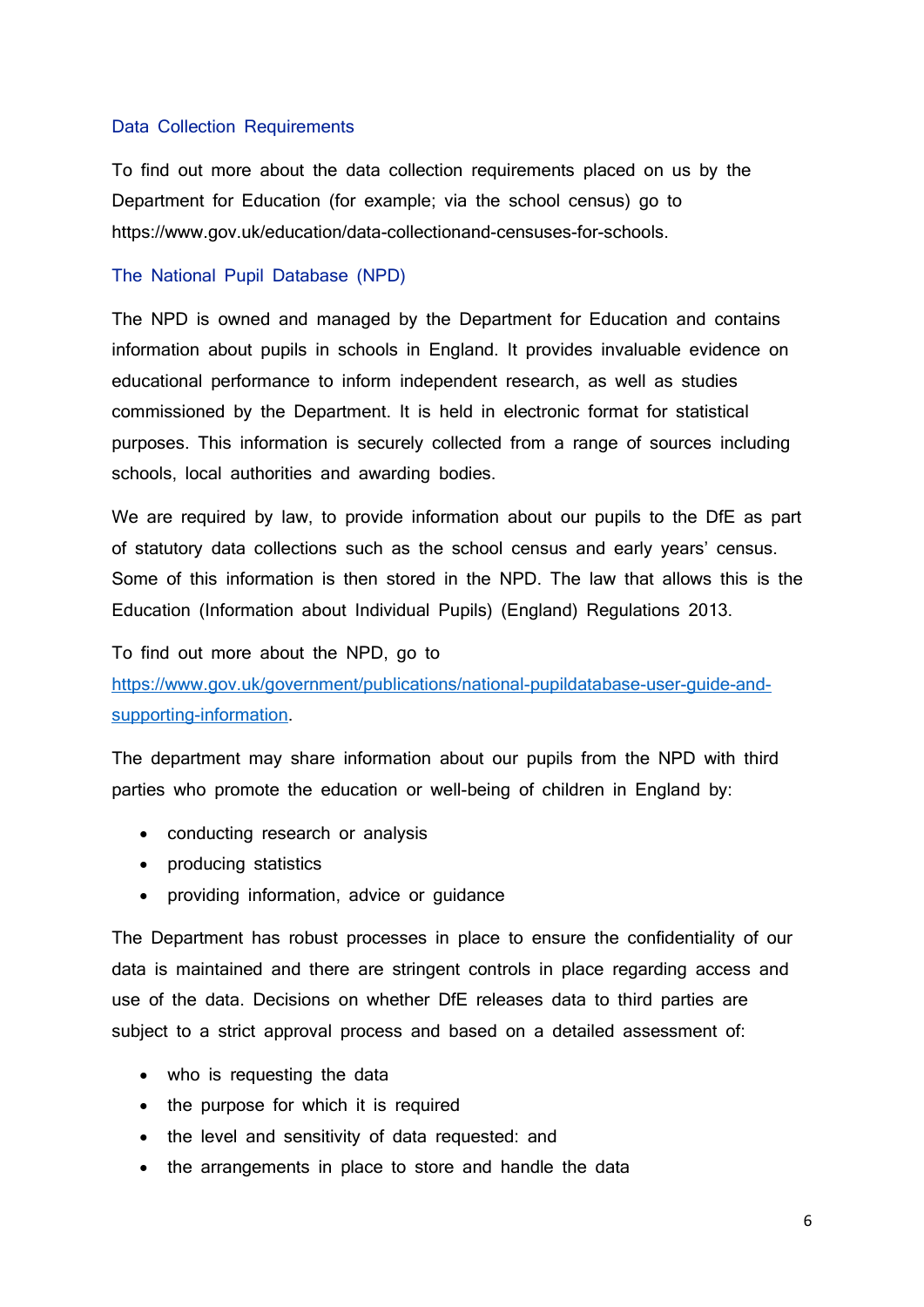To be granted access to pupil information, organisations must comply with strict terms and conditions covering the confidentiality and handling of the data, security arrangements and retention and use of the data.

For more information about the department's data sharing process, please visit: <https://www.gov.uk/data-protection-how-we-collect-and-share-research-data>

For information about which organisations the department has provided pupil information, (and for which project), please visit the following website: <https://www.gov.uk/government/publications/national-pupil-database-requests-received>

To contact DfE: https://www.gov.uk/contact-dfe

# Requesting Access to your Personal Data and your Data Protection Rights

Under data protection legislation, parents and pupils have the right to request access to information about them that we hold, through a Subject Access Request. Parents/carers can make a request with respect to their child's data where the child is not considered mature enough to understand their rights over their own data (usually under the age of 12), or where the child has provided consent. Parents also have the right to make a subject access request with respect to any personal data the school holds about them.

We will provide information in a way that is:

- Concise
- Transparent
- Intelligible
- Easily accessible
- Uses clear and plain language

If you would like to make a subject access request please contact our Data Protection Officer. Aston Manor Academy, Philip Street, Aston, Birmingham B6 4PZ and Chilwell Croft Academy, Newton Estate, Birmingham B19 2QH trading under Equitas Trust.

Data subjects have the following rights with regards to their personal information, as follows:

• Confirmation that their personal data is being processed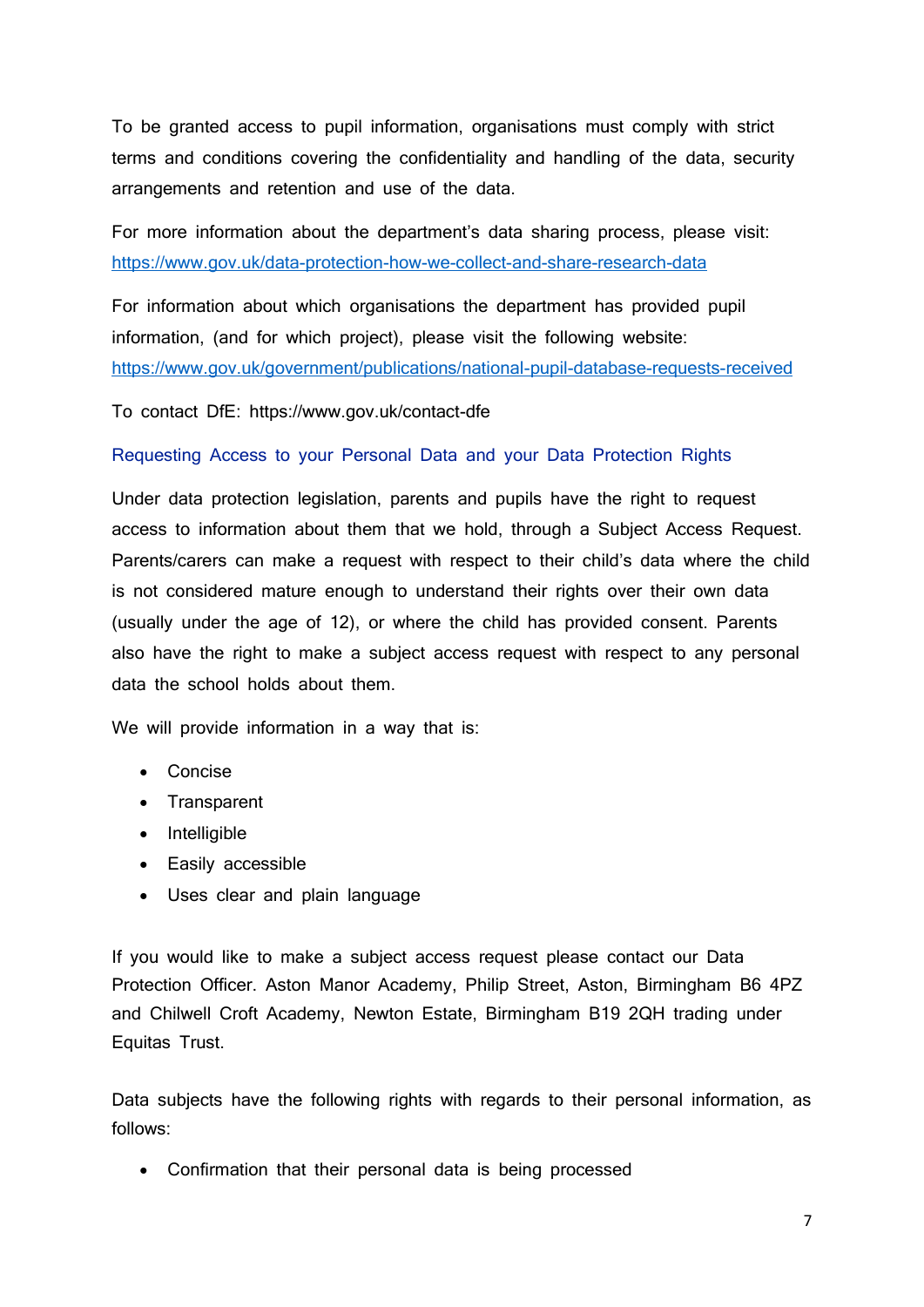- Access to a copy of the data
- The purpose of the data processing
- The categories of personal data concerned
- Who the data has been, or will be, shared with
- How long the data will be stored for, or if this isn't possible, the criteria used to determine this period
- Where relevant, the existence of the right to request rectification, erasure or restrictions, or to object to such processing
- The right to lodge a complaint with the ICO or another supervisory authority
- The source of the data, if not the individual
- The safeguards provided if the data is being transferred internationally

You also have the right to:

- object to processing of personal data that is likely to cause, or is causing, damage or distress
- prevent processing for the purpose of direct marketing
- object to decisions being taken by automated means
- in certain circumstances, have inaccurate personal data rectified, blocked, erased or destroyed;
- claim compensation for damages caused by a breach of the Data Protection regulations 11.

## Complaints.

We take any complaints about our collection and use of personal information very seriously. If you think that our collection or use of personal information is unfair, misleading or inappropriate, or have any other concern about our data processing, please raise this with us in the first instance. To make a complaint, please contact our Data Protection Lead within school Sharon Elliott, HR Manager, email [selliott@equitasacademiestrust.com](mailto:selliott@equitasacademiestrust.com)

## Contact Us

If you have any questions, concerns or would like more information about anything mentioned in this privacy notice, please contact our Data Protection Lead.

Our Data Protection Officer (DPO) is provided by SIPS Education Ltd. The following officers can be contacted via GDPR@sips.co.uk: